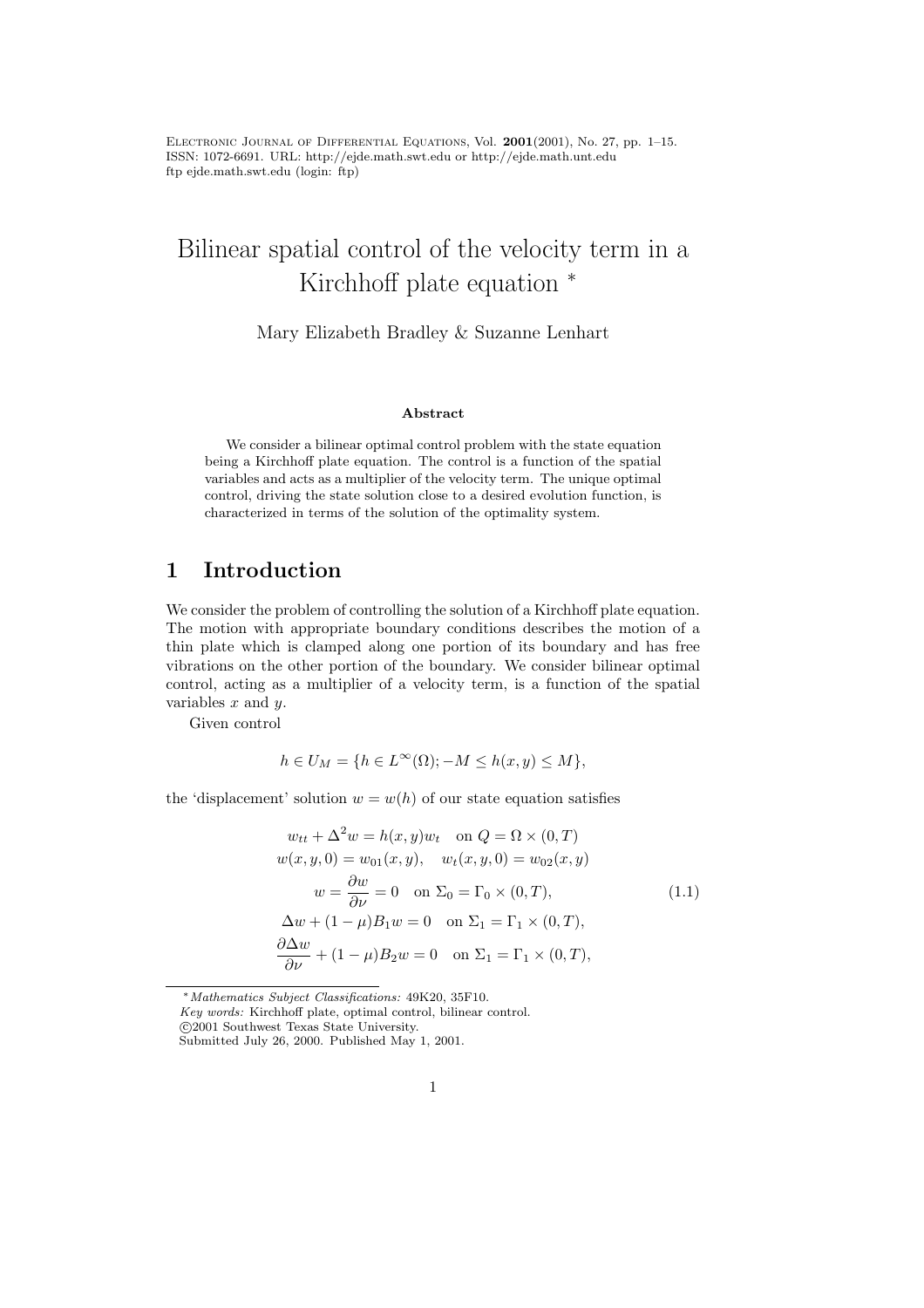where  $\Omega \subset \mathbb{R}^2$  with  $C^2$  boundary,  $\partial \Omega = \Gamma_0 \cup \Gamma_1$ ,  $\Gamma_0 \cap \Gamma_1 = \emptyset$ ,  $\Gamma_0 \neq \emptyset$ ,  $\nu = \langle n_1, n_2 \rangle$ is the outward unit normal vector on  $\partial\Omega$ , and

$$
B_1 w = 2n_1 n_2 w_{xy} - n_1^2 w_{yy} - n_2^2 w_{xx},
$$
  
\n
$$
B_2 w = \frac{\partial}{\partial \tau} \left[ (n_1^2 - n_2^2) w_{xy} + n_1 n_2 (w_{yy} - w_{xx}) \right].
$$

The direction  $\tau$  in  $B_2w$  is the tangential direction along  $\Gamma_1$ . The plate is clamped along  $\Gamma_0$  and has free vibrations along  $\Gamma_1$ . The constant  $\mu$ ,  $0 < \mu < \frac{1}{2}$ , represents Poisson's ratio.

We take as our objective functional

$$
J(h) = \frac{1}{2} \left( \int_Q (w - z)^2 dQ + \beta \int_{\Omega} h^2(x, y) d\Omega \right)
$$

where  $z$  is the desired evolution for the plate and the quadratic term in  $h$ represents the cost of implementing the control with weighting factor  $\beta > 0$ . For convenience, we assume that

$$
z \in C([0, T]; L^2(\Omega)),
$$
  

$$
z_t \in C([0, T]; L^2(\Omega)).
$$

We seek to minimize the objective functional, i.e., characterize an optimal control  $h^* \in U_M$  such that

$$
J(h^*) = \min_{h \in U_M} J(h).
$$

For background on plate models and control, see the books by Lagnese and Lions [15], Lagnese [13], Lagnese, Leugering, and Schmidt [14], Kormornik [11], Li and Yong [18], and Lions [19]. The bilinear control case treated here does not fit into the Riccati framework [17]; even though the objective functional is quadratic, the state equation has a bilinear term,  $hw_t$ . See [4, 6, 8, 9, 10, 12, 16] for control papers involving Kirchhoff plates. Bilinear control problems similar to the problem here were introduced in three papers by Ball, Marsden, and Slemrod [1-3], and in Bradley and Lenhart [5] (with control acting through the term hw). Note that in a recent paper by Bradley, Lenhart and Yong, the case of  $h(t)w_t$  was treated [7].

In section 2, we show well-posedness of our state problem. In section 3, we show the existence of an optimal control by a minimizing sequence argument. In section 4, we derive a characterization for optimal controls, in terms of the solutions of an optimality system. The optimality system consists of the state equation coupled with an adjoint equation, and it is derived by differentiating the objective functional and the map  $h \to w(h)$  with respect to the control. In section 5, we prove that the optimal control is unique for small time, T, provided that initial data are taken to be sufficiently smooth.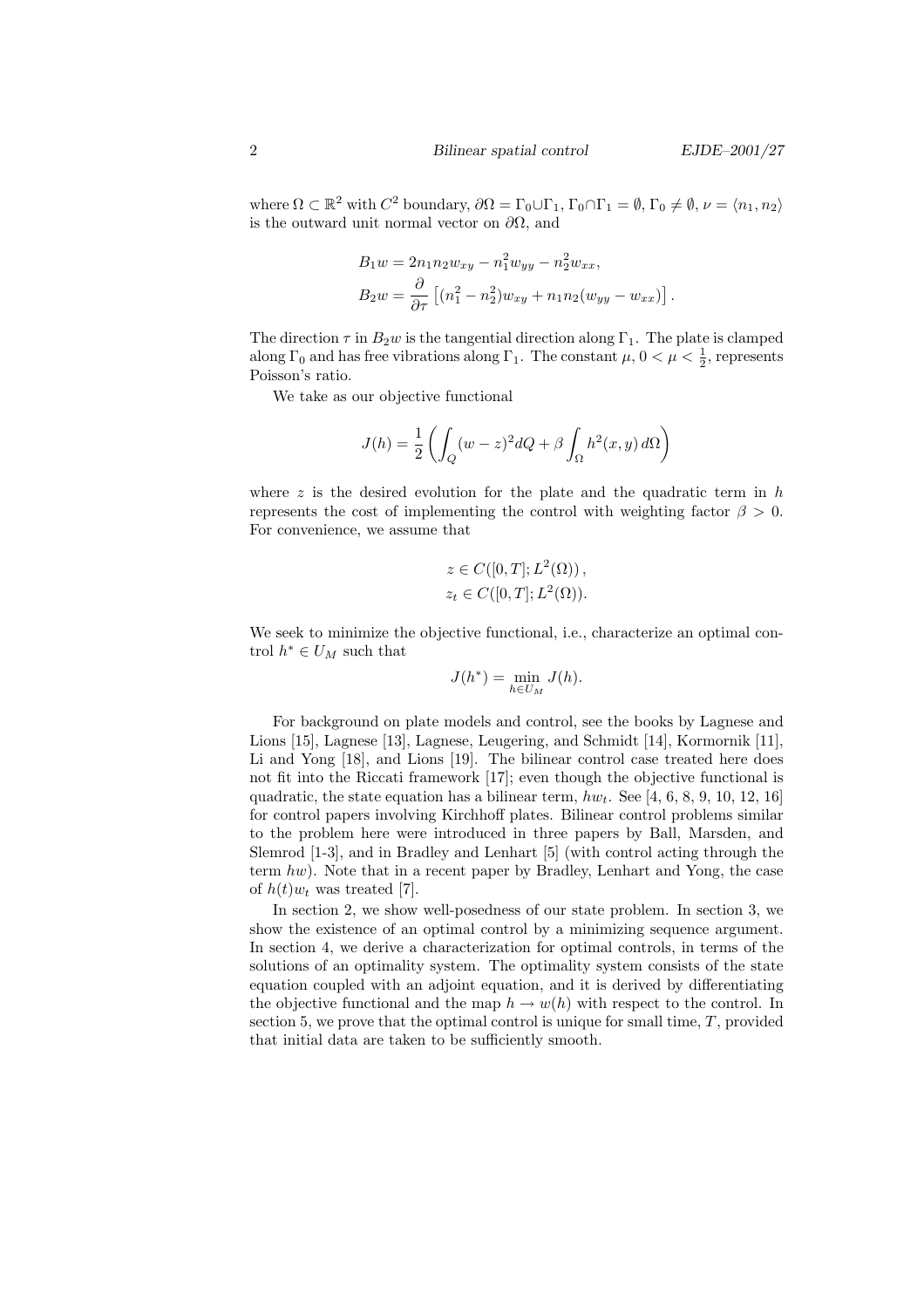### 2 Well-posedness of the State Equation

We will begin by proving existence, uniqueness, and regularity results for the state equation. We first define our solution spaces:

$$
H_{\Gamma_0}^2(\Omega) = \left\{ w \in H^2(\Omega) | w = \frac{\partial w}{\partial \nu} = 0 \text{ on } \Gamma_0 \right\}
$$

and

$$
\mathcal{H} = H_{\Gamma_0}^2(\Omega) \times L^2(\Omega).
$$

Note that the bilinear form on  $H_{\Gamma_0}^2(\Omega)$ ,

$$
a(u,v) = \int_{\Omega} \left\{ \Delta w \Delta v + (1 - \mu)(2w_{xy}v_{xy} - w_{xx}v_{yy} - w_{yy}w_{xx}) \right\} d\Omega
$$

induces a norm on  $H_{\Gamma_0}^2(\Omega)$  which is equivalent to the usual  $H^2$  norm on  $H_{\Gamma_0}^2(\Omega)$ (see [12]).

**Definition** Given  $h \in U_M$ ,  $\tilde{w} = \tilde{w}(h) = (w(h), w_t(h))$  is a weak solution to (1.1) if  $\tilde{w} \in C([0, T]; \mathcal{H})$ ,  $\tilde{w}(0) = (w_{01}, w_{02})$  and  $\tilde{w}$  satisfies

$$
\int_0^T \langle w_{tt}, \phi \rangle dt + \int_0^T a(w, \phi)(t) dt = \int_Q h w_t \phi d\Omega dt
$$

for all  $\phi \in H^2_{\Gamma_0}(\Omega)$ , and  $\langle \cdot, \cdot \rangle$  denotes the duality pairing between  $[H^2_{\Gamma_0}(\Omega)]'$  and  $H_{\Gamma_0}^2(\Omega)$ .

**Theorem 2.1** (i) Let  $\tilde{w}(0) = (w_{01}, w_{02}) \in \mathcal{H}$  and  $h \in U_M$ . Then the system (1.1) has a unique weak solution  $\tilde{w} = \tilde{w}(h) = (w, w_t)$ .

(ii) In addition, if  $(w_{01}, w_{02}) \in D_0$  where

$$
D_0 = \left\{ (w_{01}, w_{02}) \in (H^4(\Omega) \cap H^2_{\Gamma_0}(\Omega)) \times H^2_{\Gamma_0}(\Omega) : \Delta w_{01} + (1 - \mu) B_1 w_{01} = 0 \text{ on } \Gamma_1, \frac{\partial \Delta w_{01}}{\partial \nu} + (1 - \mu) B_2 w_{01} = 0 \text{ on } \Gamma_1 \right\}
$$

for  $h \in U_M$ , then the weak solution satisfies

$$
\tilde{w} \in C([0,T];(H^4(\Omega)\cap H^2_{\Gamma_0}(\Omega))\times H^2_{\Gamma_0}(\Omega))
$$

and  $w_{tt} \in C([0,T];L^2(\Omega))$ . Furthermore, (1.1) holds in the  $L^2$  sense.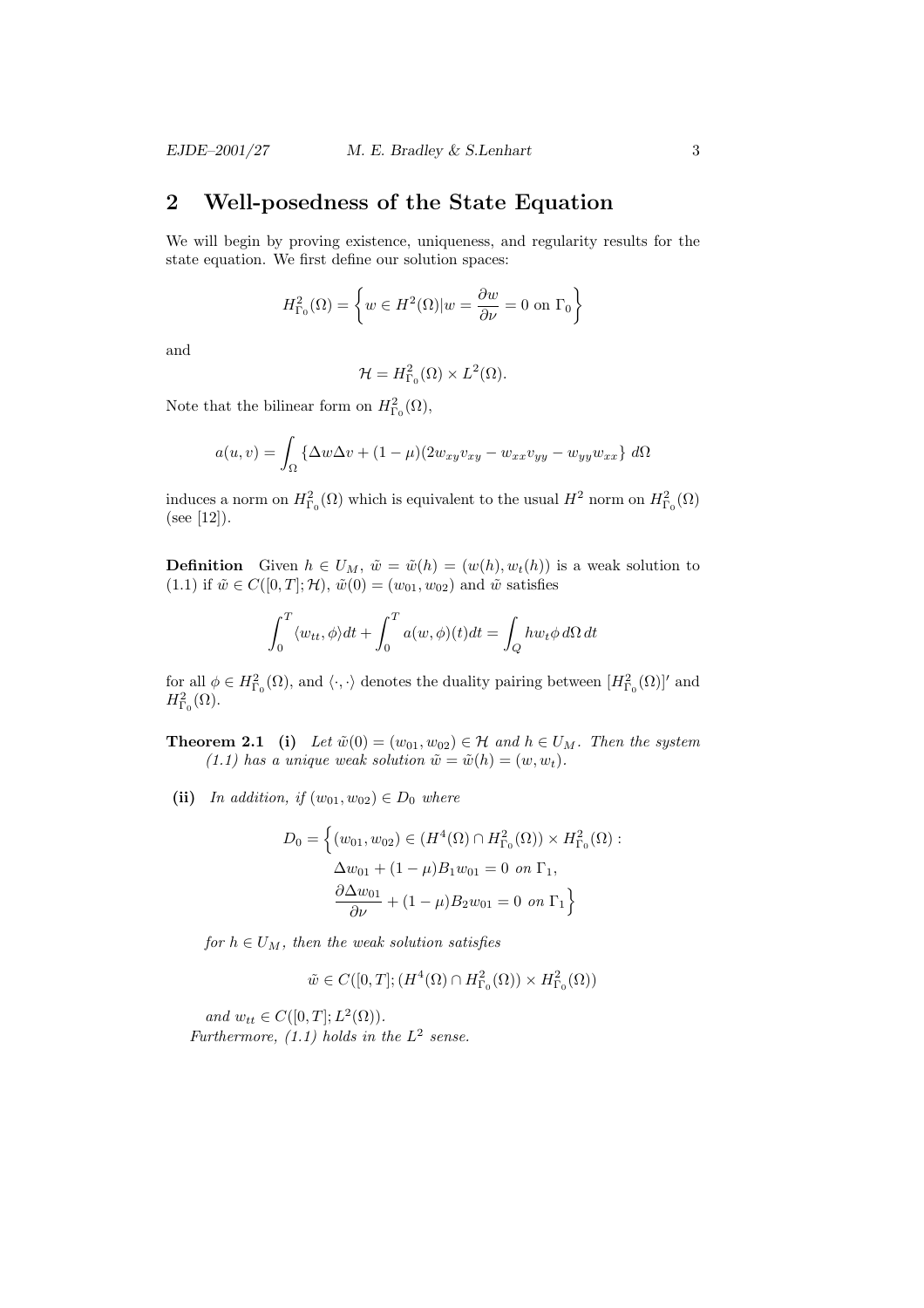**Proof.** (i) To write the system in semigroup form, we define the operator  $A$ :  $Aw = \Delta^2 w$  with domain

$$
\mathcal{D}(\mathcal{A}) = \left\{ w \in H^4(\Omega) \cap H^2_{\Gamma_0}(\Omega) : \Delta w + (1 - \mu) B_1 w = 0 \text{ on } \Gamma_1 \right\}
$$
  
and  $\frac{\partial \Delta w}{\partial \nu} + (1 - \mu) B_2 w = 0 \text{ on } \Gamma_1 \right\}.$ 

Then define operator  $A: H^4(\Omega) \times H^2_{\Gamma_0}(\Omega) \to \mathcal{H}$  by

$$
A\tilde{w} = \begin{bmatrix} 0 & I \\ -A & 0 \end{bmatrix} \tilde{w} \quad \text{with } \mathcal{D}(A) = D_0.
$$

Then the stated equation (1.1) can be written as

$$
\frac{d}{dt}\tilde{w}(t) = A\tilde{w}(t) + B\tilde{w}(t)
$$

$$
\tilde{w}(0) = \tilde{w}_0 = \begin{bmatrix} w_{01} \\ w_{02} \end{bmatrix}
$$

with  $B\tilde{w}(t) = \begin{bmatrix} 0 \\ k_{\text{av}} \end{bmatrix}$  $hw_t(t)$  . Using skew-adjointness, the operator A generates a strongly continuous unitary group on  $H$ . Since  $B$  is a bounded perturbation of A on  $H$ , by standard semigroup theory [20], we have the conclusion of (i).

(ii) Assume that  $\tilde{w}_0 \in D_0$  and  $h \in U_M$ . From variation of parameters [20] and (i),

$$
\tilde{w}(t) = e^{At}\tilde{w}_0 + \int_0^t e^{A(t-\tau)}B(\tilde{w})(\tau)d\tau,
$$
\n(2.1)

where  $e^{At}$  represents the semigroup generated by A. Proceeding to formally differentiate (2.1) in the t variable and defining a new variable  $\tilde{v} = (v_1, v_2) = \frac{d\tilde{w}}{dt}$ , we seek a solution of the form:

$$
\tilde{v}(t) = Ae^{At}\tilde{w}_0 + B\tilde{w}(t) + \int_0^t Ae^{A(t-\tau)}B\tilde{w}(\tau)d\tau.
$$

Setting

$$
F\tilde{v} = Ae^{At}\tilde{w}_0 + B\tilde{w}(t) + \int_0^t Ae^{A(t-\tau)}B\tilde{w}(\tau)d\tau,
$$
\n(2.2)

we seek a fixed point of F, i.e. we seek a unique point  $\tilde{v} \in C([0, T]; \mathcal{H})$  such that

$$
F\tilde{v}=\tilde{v}.
$$

Note that

$$
\int_0^t Ae^{A(t-\tau)}B\tilde{w}(t)dt = -\int_0^t \frac{d}{d\tau} \left(e^{A(t-\tau)}B\tilde{w}(\tau)\right)d\tau + \int_0^t e^{A(t-\tau)}\frac{d}{d\tau}B\tilde{w}(\tau)d\tau
$$

$$
= -B\tilde{w}(t) + e^{At}\begin{bmatrix} 0\\hw_{02} \end{bmatrix} + \int_0^t e^{A(t-\tau)}\begin{bmatrix} 0\\hw_{\tau\tau} \end{bmatrix}d\tau,
$$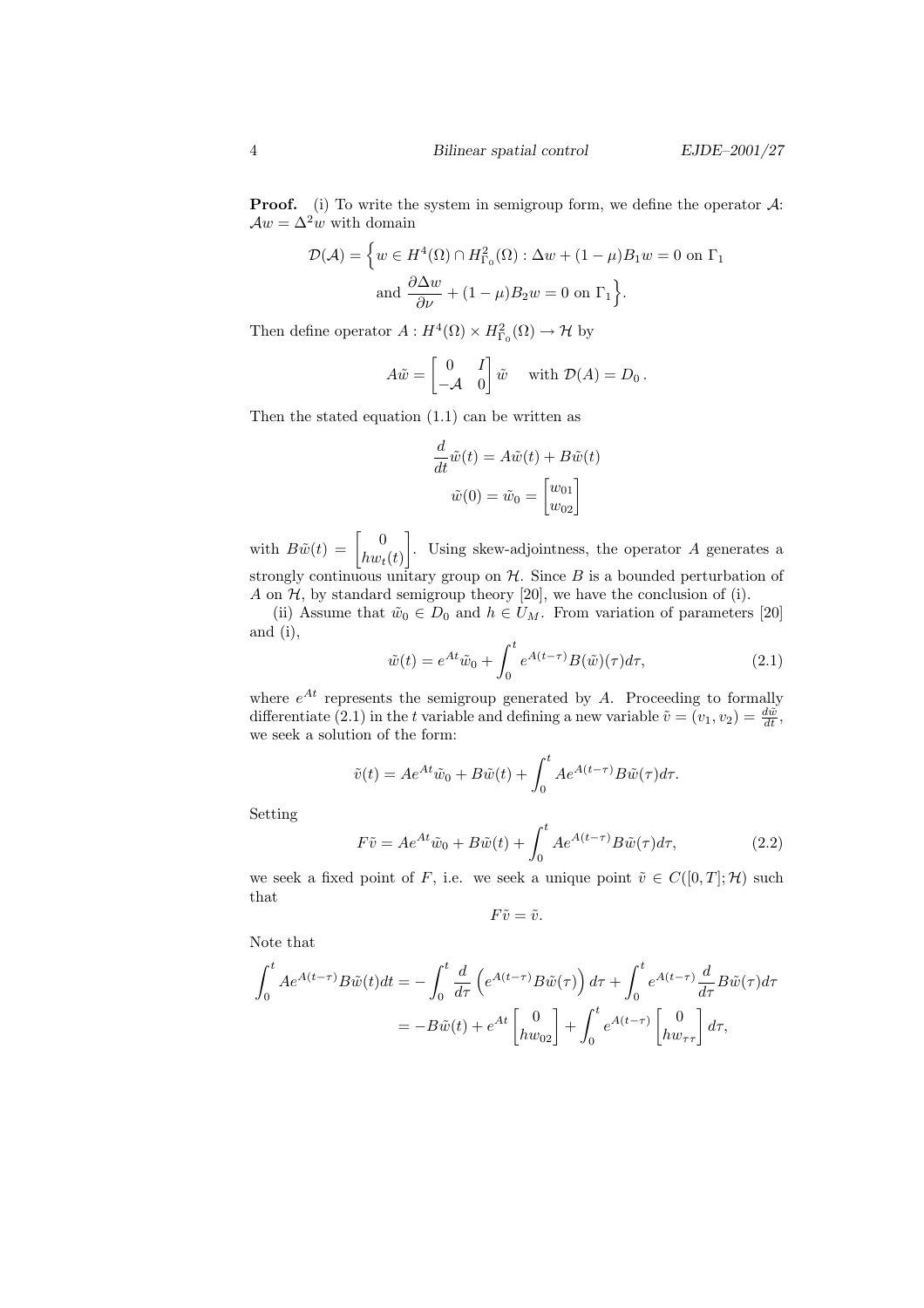where  $w_{02} = w_t(x, y, 0)$ . Thus from (2.2), F can be rewritten as

$$
F(\tilde{v}) = Ae^{At}\tilde{w}_0 + e^{At} \begin{bmatrix} 0 \\ hw_{02} \end{bmatrix} + \int_0^t e^{A(t-\tau)} \begin{bmatrix} 0 \\ hv_2 \end{bmatrix} d\tau.
$$

Since  $\tilde{w}_0 \in \mathcal{D}(A)$  and  $h = h(x, y) \in U_M \subset L^{\infty}(\Omega), F : C([0, T]; \mathcal{H}) \to$  $C([0,T];\mathcal{H})$  is bounded. We now verify that F is a contraction on  $C([0,T];\mathcal{H})$ for small  $T_0$  for  $0 \le t \le T_0$ ,

$$
||F\tilde{v}_1 - F\tilde{v}_2||_{C([0,T_0];\mathcal{H})} \leq \left\| \int_0^t e^{A(t-\tau)} \begin{bmatrix} 0 \\ h(v_{12} - v_{22}) \end{bmatrix} d\tau \right\|_{C([0,T_0];\mathcal{H})}
$$
  

$$
\leq \sup_{0 \leq t \leq T_0} \int_0^t ||h(v_{12} - v_{22})(\tau)||_{L^2(\Omega)} d\tau
$$
  

$$
\leq T_0 M ||\tilde{v}_1 - \tilde{v}_2||_{C([0,T_0];\mathcal{H})}.
$$

Taking  $T_0 < \frac{1}{M}$ , we have the F is a contractive mapping on  $C([0, T_0], \mathcal{H})$ . To complete the proof, we set  $\tilde{v}(T_0)$  (with  $\tilde{v}$  being the fixed point) as the new initial data and repeat the argument to obtain F as a contraction on  $C([T_0, 2T_0], \mathcal{H})$ . Repeating this procedure yields the result on  $[0, T]$ .

We observe first that

$$
(w_t, w_{tt}) \in C([0, T]; \mathcal{H}),
$$

and then  $hw_t \in L^2(Q)$  with equation (1.1), gives

$$
\Delta^2 w \in C([0, T]; L^2(\Omega)).
$$

By standard elliptic theory,  $w \in C([0,T]; H^4(\Omega) \cap H^2_{\Gamma_0}(\Omega)).$ 

We now present an *a priori* estimate needed for the existence of an optimal control.

**Lemma 2.1** (A priori estimate) Given  $\tilde{w}(0) \in \mathcal{H}$  and  $h \in U_M$ , the weak solution to (1.1) satisfies

$$
\|\tilde{w}\|_{C([0,T];\mathcal{H})} \le (1+MT)^{1/2} e^{C_2MT} \|\tilde{w}(0)\|_{\mathcal{H}}.
$$
\n(2.3)

**Proof.** Since  $D_0$  is dense in  $H$ , there exists a sequence,  $\{\tilde{w}(0)^n\}$  in  $D_0$ , such that

$$
\tilde{w}(0)^n \to \tilde{w}(0) \quad \text{strongly in } \mathcal{H}.
$$

Denoting by  $\tilde{w}^n$  the solution of (1.1) with initial data  $\tilde{w}(0)^n$  and control h, then  $\tilde{w}^n$  has the additional regularity from Theorem 2.1(ii). Using  $w_t^n$  as a multiplier in  $(1.1)$ , we obtain

$$
0 = \int_0^s \int_{\Omega} (w_{tt}^n w_t^n + \Delta^2 w^n w_t^n - h(w_t^n)^2) d\Omega dt
$$
  
= 
$$
\int_0^s \int_{\Omega} \frac{1}{2} \frac{d}{dt} (w_t^n)^2 d\Omega dt + \int_0^s \frac{1}{2} \frac{d}{dt} a(w^n, w^n) dt - \int_0^s \int_{\Omega} h(w_t^n)^2 d\Omega dt.
$$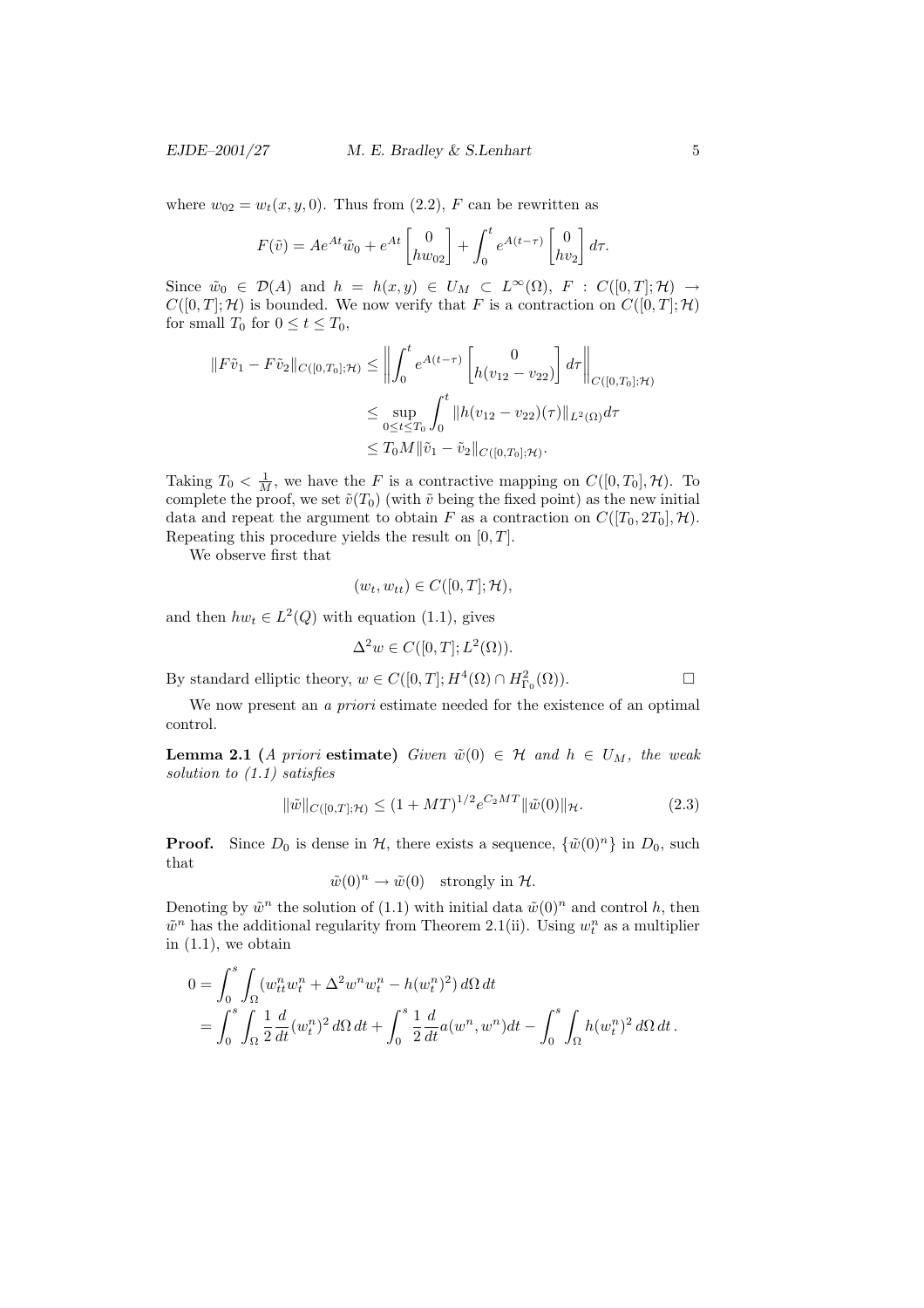Consequently, we have

$$
\frac{1}{2} \int_{\Omega} (w_t^n)^2(x, y, s) d\Omega + \frac{1}{2} a(w^n, w^n)(s)
$$
  
= 
$$
\frac{1}{2} ||w_{02}^n||_{L^2(\Omega)}^2 + \frac{1}{2} a(w_{01}^n, w_{01}^n) + \int_0^s \int_{\Omega} h(w_t^n)^2 d\Omega dt
$$
  

$$
\leq \frac{1}{2} ||\tilde{w}(0)^n||_{\mathcal{H}}^2 + M \int_0^s ||\tilde{w}^n(t)||_{\mathcal{H}}^2 dt.
$$

Gronwall's Inequality implies

$$
\sup_{0 \le s \le T} \left\{ \int_{\Omega} (w_t^n)^2(x, y, t) \, d\Omega + a(w^n, w^n)(s) \right\} \le \|\tilde{w}(0)^n\|_{\mathcal{H}}^2 (1 + 2MT) e^{\tilde{C}MT}, \tag{2.4}
$$

which gives the desired result for smooth approximations. Now we can pass to the limit and obtain (2.3) for  $\tilde{w}$ .

## 3 Existence of Optimal Controls

We now prove the existence of an optimal control by a minimizing sequence argument.

**Theorem 3.1** There exists an optimal control  $h^* \in U_M$ , which minimizes the objective functional  $J(h)$  over h in  $U_M$ .

**Proof.** Let  $\{h^n\}$  be a minimizing sequence in  $U_M$ , i.e.,

$$
\lim_{n \to \infty} J(h^n) = \inf_{h \in U_M} J(h).
$$

By Lemma 2.1, for  $\tilde{w}^n = \tilde{w}(h^n)$ ,

$$
\|\tilde{w}^n\|_{C([0,T],\mathcal{H})} \leq C_1 e^{C_2 MT}.
$$

On a subsequence, we have

$$
w^n \rightharpoonup w^*
$$
 weakly\* in  $L^{\infty}([0, T]; H^2_{\Gamma_0}(\Omega)),$   
\n
$$
w_t^n \rightharpoonup w_t^*
$$
 weakly\* in  $L^{\infty}([0, T]; L^2(\Omega)),$   
\n
$$
w_{tt}^n \rightharpoonup w_{tt}^*
$$
 weakly\* in  $L^{\infty}([0, T]; (H^2_{\Gamma_0}(\Omega))')$ ,  
\n
$$
h^n \rightharpoonup h^*
$$
 weakly in  $L^2(\Omega)$ .

The convergence of the  $w_{tt}^n$  sequence follows from the PDE (1.1) and the estimate from Lemma 2.1

In weak form,  $w^n$  satisfies

$$
\int_0^T [\langle w_{tt}^n, \phi \rangle + a(w^n, \phi)(t)] dt = \int_Q h^n w_t^n \phi dQ, \tag{3.1}
$$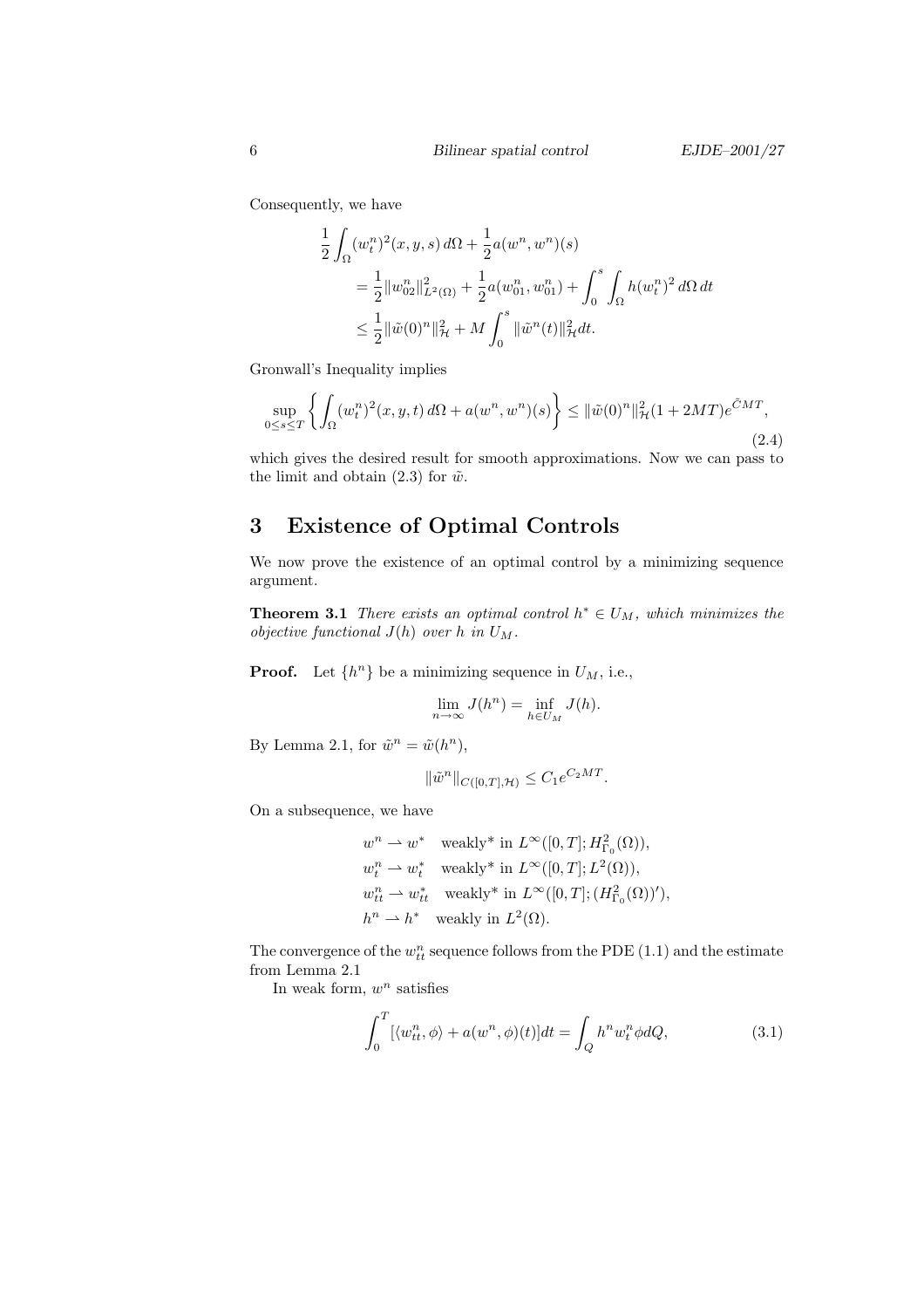where we now allow that  $\phi = \phi(x, y, t)$  in  $L^2([0, T], \mathcal{H})$  and  $\phi_t$  in  $L^2(Q)$ . In the convergence as  $n \to \infty$ , the only difficult term is on the RHS of (3.1). Examining the RHS we see that

RHS = 
$$
\int_0^T \int_{\Omega} h^n(x, y) w_t^n(x, y, t) \phi(x, y, t) d\Omega dt
$$
  
= 
$$
- \int_0^T \int_{\Omega} h^n(x, y) w^n(x, y, t) \phi_t(x, y, t) d\Omega dt
$$
  
+ 
$$
\int_{\Omega} h^n(x, y) (w^n(x, y, T) \phi(x, y, T) - w_{01} \phi(x, y, 0)) d\Omega,
$$

where we have used the fact that  $w_{01}^n = w_{01}$  for all n. Now by a standard result from semigroup theory (see, for example [20]), we know that  $w^{n}(x, y, t) \in$  $C([0,T], H^2_{\Gamma_0})$ , which implies that  $w^n(x, y, T) \in H^2_{\Gamma_0}(\Omega) \subset C(\Omega)$ , since  $\Omega \subset \mathbb{R}^2$ . As a consequence, we may pass with a limit on this equation to obtain

RHS 
$$
\rightarrow -\int_0^T \int_{\Omega} h^*(x, y) w^*(x, y, t) \phi_t(x, y, t) d\Omega dt
$$
  
+  $\int_{\Omega} h^*(x, y) (w^*(x, y, T) \phi(x, y, T) - w_{01} \phi(x, y, 0)) d\Omega$  as  $n \rightarrow \infty$ .

From this we obtain  $\tilde{w}^* = \tilde{w}(h^*)$ , which is the weak solution of (1.1) with control  $h^*$ . Since the objective functional is lower semi-continuous with respect to weak convergence, we obtain

$$
J(h^*) = \inf_{h \in U_M} J(h)
$$

and  $h^*$  is an optimal control.

### 4 Necessary Conditions

We now derive necessary conditions that any optimal control must satisfy. To derive these necessary conditions, we must differentiate our functional  $J(h)$  and  $w = w(h)$  with respect to h. The differentiation of J results in a characterization of optimal controls in terms of the optimality system.

Lemma 4.1 The mapping

$$
h \in U_M \to \tilde{w}(h) \in C([0,T]; \mathcal{H})
$$

is differentiable in the following sense:

$$
\frac{\tilde{w}(h+\varepsilon\ell)-\tilde{w}(h)}{\varepsilon} \rightharpoonup \tilde{\psi} \quad weakly^* \ in \ L^{\infty}([0,T];\mathcal{H}),
$$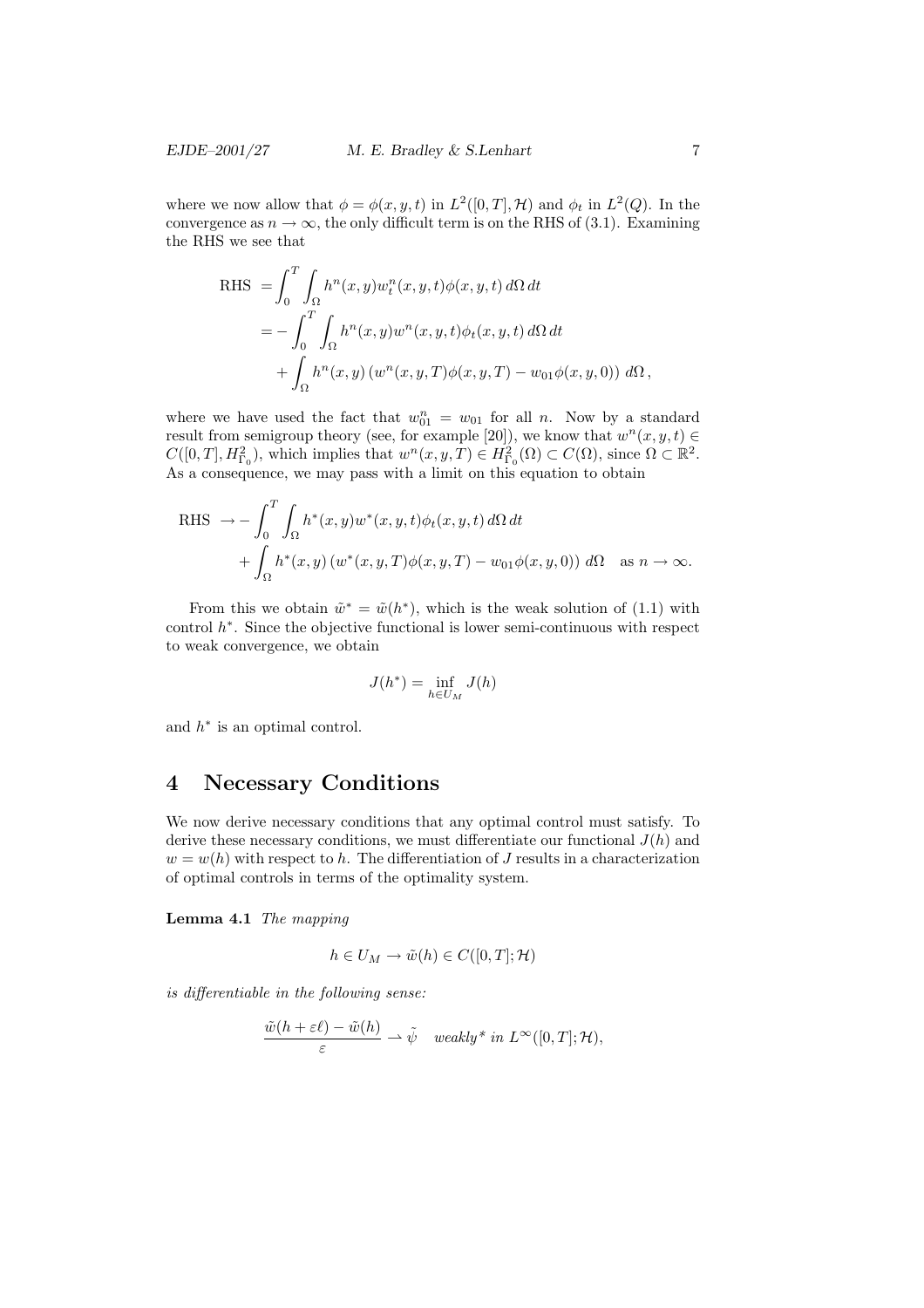as  $\varepsilon \to 0$ , for any  $h, h + \varepsilon \ell \in U_M$ . Moreover, the limit  $\tilde{\psi} = (\psi, \psi_t)$  is a weak solution to the following system

$$
\psi_{tt} + \Delta^2 \psi - h\psi_t = \ell w_t \quad in \ Q
$$
  

$$
\psi(x, y, 0) = \psi_t(x, y, 0) = 0 \quad in \ \Omega
$$
  

$$
\psi = \frac{\partial \psi}{\partial \nu} = 0 \quad on \ \Sigma_0
$$
  

$$
\Delta \psi + (1 - \mu)B_1 \psi = 0 \quad on \ \Sigma_1
$$
  

$$
\frac{\partial \Delta \psi}{\partial \nu} + (1 - \mu)B_2 \psi = 0 \quad on \ \Sigma_1.
$$
 (4.1)

**Proof.** Denote by  $\tilde{w}^{\varepsilon} = \tilde{w}(h + \varepsilon \ell)$  and  $\tilde{w} = \tilde{w}(h)$ . By (1.1),  $(\tilde{w}^{\varepsilon} - \tilde{w})/\varepsilon$  is a weak solution of

$$
\left(\frac{w^{\varepsilon}-w}{\varepsilon}\right)_{tt} + \Delta^2 \left(\frac{w^{\varepsilon}-w}{\varepsilon}\right) = h \left(\frac{w^{\varepsilon}-w}{\varepsilon}\right)_{t} + \ell w_t^{\varepsilon} \text{ in } Q
$$

with homogeneous initial and boundary conditions. Using the proof of Lemma 2.1 with source term  $\ell w_t^{\varepsilon}$ , we obtain

$$
\left\|\frac{\tilde{w}^{\varepsilon}-\tilde{w}}{\varepsilon}\right\|_{C([0,T];\mathcal{H})}\leq\left\|\ell w_t^{\varepsilon}\right\|_{L^2(Q)}e^{CMT}.
$$

But we have a *priori* estimates on  $w_t^{\varepsilon}$ ,

$$
\|\ell w_t^{\varepsilon}\|_{L^2(Q)} \le T \|\ell\|_{\infty} \|\tilde{w}^{\varepsilon}\|_{C(0,T;\mathcal{H})} \le (1+MT)^{1/2} e^{C_2MT} \|\tilde{w}(0)\|_{\mathcal{H}},
$$

using Lemma 2.1 on  $\tilde{w}^{\varepsilon}$ . Hence on a subsequence, as  $\varepsilon \to 0$ ,

$$
\frac{\tilde{w}^{\varepsilon}-\tilde{w}}{\varepsilon} \rightharpoonup \tilde{\psi} \quad \text{weakly* in } L^{\infty}([0,T]; \mathcal{H}).
$$

Similar to the proof of Theorem 3.1, we obtain that  $\tilde{\psi}$  is a weak solution of  $(4.1).$ 

We obtain the existence of an adjoint solution and use it in the differentiation of the map  $h \to J(h)$  to obtain our characterization of an optimal control.

**Theorem 4.1** Given an optimal control  $h^*$  in  $U_M$  and corresponding state solution  $\tilde{w}^* = \tilde{w}(h^*)$  to (1.1), there exists a unique weak solution

$$
\tilde{p} = (p, p_t) \in C([0, T]; \mathcal{H})
$$

to the adjoint problem:

$$
p_{tt} + \Delta^2 p + hp_t = w^* - z \quad in \ Q
$$

$$
p = \frac{\partial p}{\partial \nu} = 0 \quad on \ \Sigma_0
$$

$$
\Delta p + (1 - \mu)B_1 p = 0 \quad on \ \Sigma_1
$$

$$
\frac{\partial \Delta p}{\partial \nu} + (1 - \mu)B_2 p = 0 \quad on \ \Sigma_1
$$

$$
p(x, y, T) = p_t(x, y, T) = 0 \quad (transversality condition).
$$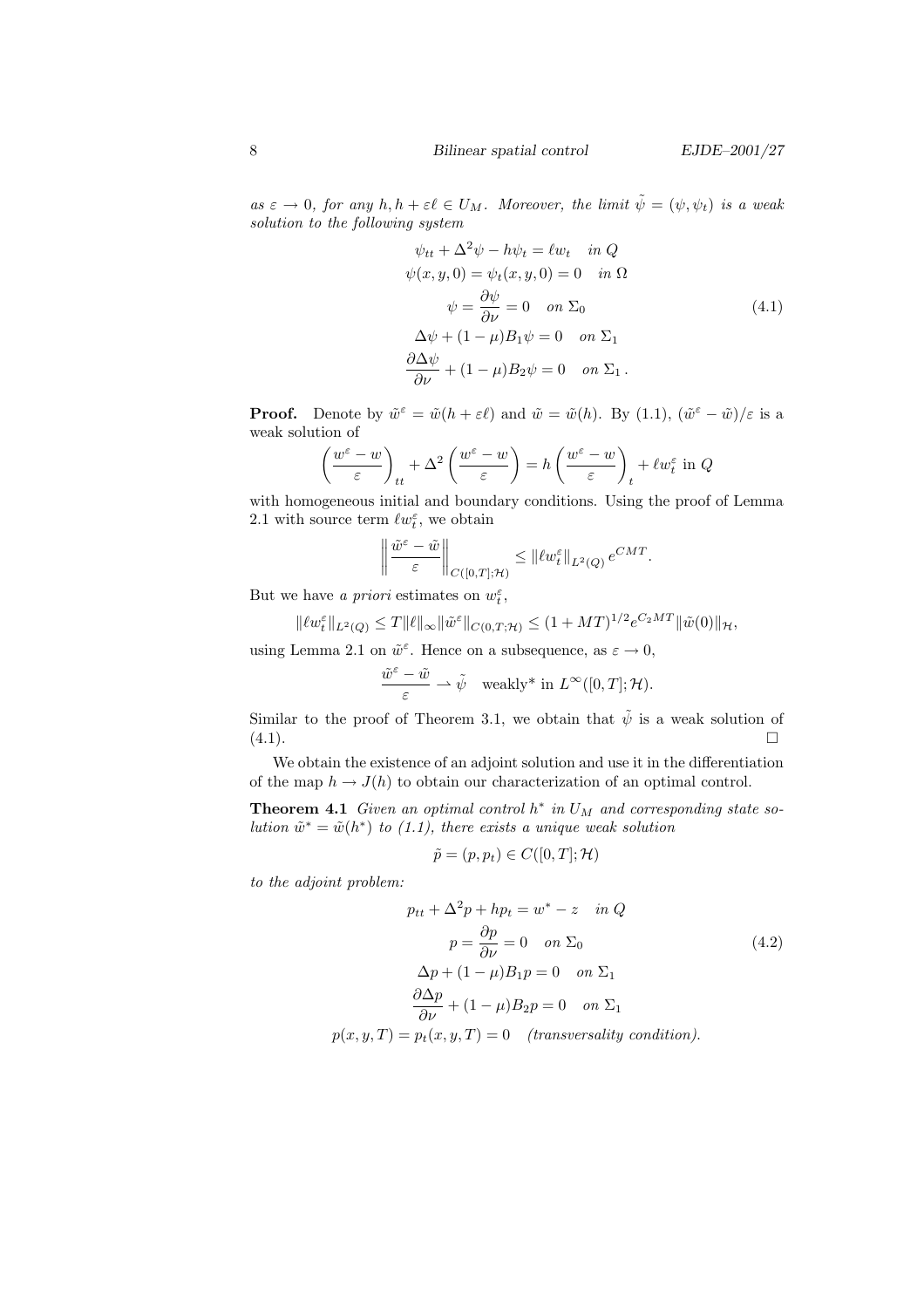EJDE–2001/27 M. E. Bradley  $\&$  S. Lenhart 9

Furthermore

$$
h^*(x,y) = \max\left(-M, \min\left(-\frac{1}{\beta} \int_0^T w_t^* p(x,y,t) dt, M\right)\right).
$$
 (4.3)

**Proof.** The proof of existence of the solution to the adjoint equation is similar to the proof of existence of solution of the state equation since the source term  $(w^* - z) \in C([0, T], L^2(\Omega))$ . However, since  $p(x, y, T) = 0$ , there is a difference in the constant in the a priori estimate:

$$
\sup_{0 \le s \le T} \left\{ \int_{\Omega} (p_t^n)^2(x, y, t) d\Omega + a(p^n, p^n)(s) \right\}
$$
  
 
$$
\le ||w^* - z||^2_{C([0, T], L^2(\Omega))} (1 + 2MT)e^{\tilde{C}MT}.
$$

We now proceed to characterize the optimal control in terms of the state  $\tilde{w} = (w, w_t)$  and and adjoint  $\tilde{p} = (p, p_t)$ . Let  $h^* + \varepsilon \ell$  be another control in  $U_M$ and  $\tilde{w}^{\varepsilon} = \tilde{w}(h^* + \varepsilon \ell)$  be the corresponding solution to the state equation. Then since  $J$  achieves its minimum at  $h^*$ , we have

$$
0 \leq \lim_{\varepsilon \to 0^+} \frac{J(h^* + \varepsilon \ell) - J(h^*)}{\varepsilon}
$$
  
= 
$$
\lim_{\varepsilon \to 0^+} \int_Q \left( \frac{w^\varepsilon - w^*}{\varepsilon} \right) \left( \frac{w^\varepsilon + w^* - 2z}{2} \right) dQ + \frac{\beta}{2} \int_\Omega (2\ell h^* + \varepsilon \ell^2) d\Omega
$$
  
= 
$$
\int_Q \psi(w^* - z) dQ + \beta \int_\Omega h^* \ell d\Omega.
$$

Substituting in from the adjoint equation (4.2) for  $w^*$  – z and then using  $\psi$  PDE  $(4.1)$ , we obtain

$$
0 \leq \int_0^T \langle \psi, p_{tt} \rangle dt + \int_0^T a(\psi, p) dt + \int_Q \psi h^* p_t dQ + \beta \int_{\Omega} h^* \ell d\Omega
$$
  
= 
$$
\int_0^T \langle \psi_{tt}, p \rangle dt + \int_0^T a(\psi, p) dt - \int_Q \psi_t h^* p dQ + \beta \int_{\Omega} h^* \ell d\Omega
$$
  
= 
$$
\int_{\Omega} \ell \Big( \beta h^* + \int_0^T (w_t^* p) dt \Big) d\Omega.
$$

Using a standard control argument based on the choices for the variation  $\ell(x, y)$ , we obtain the desired characterization for  $h^*$ :

$$
h^*(x,y) = \max\Big(-M, \min\Big(-\frac{1}{\beta}\int_0^T w_t^* p(x,y,t)dt, M\Big)\Big).
$$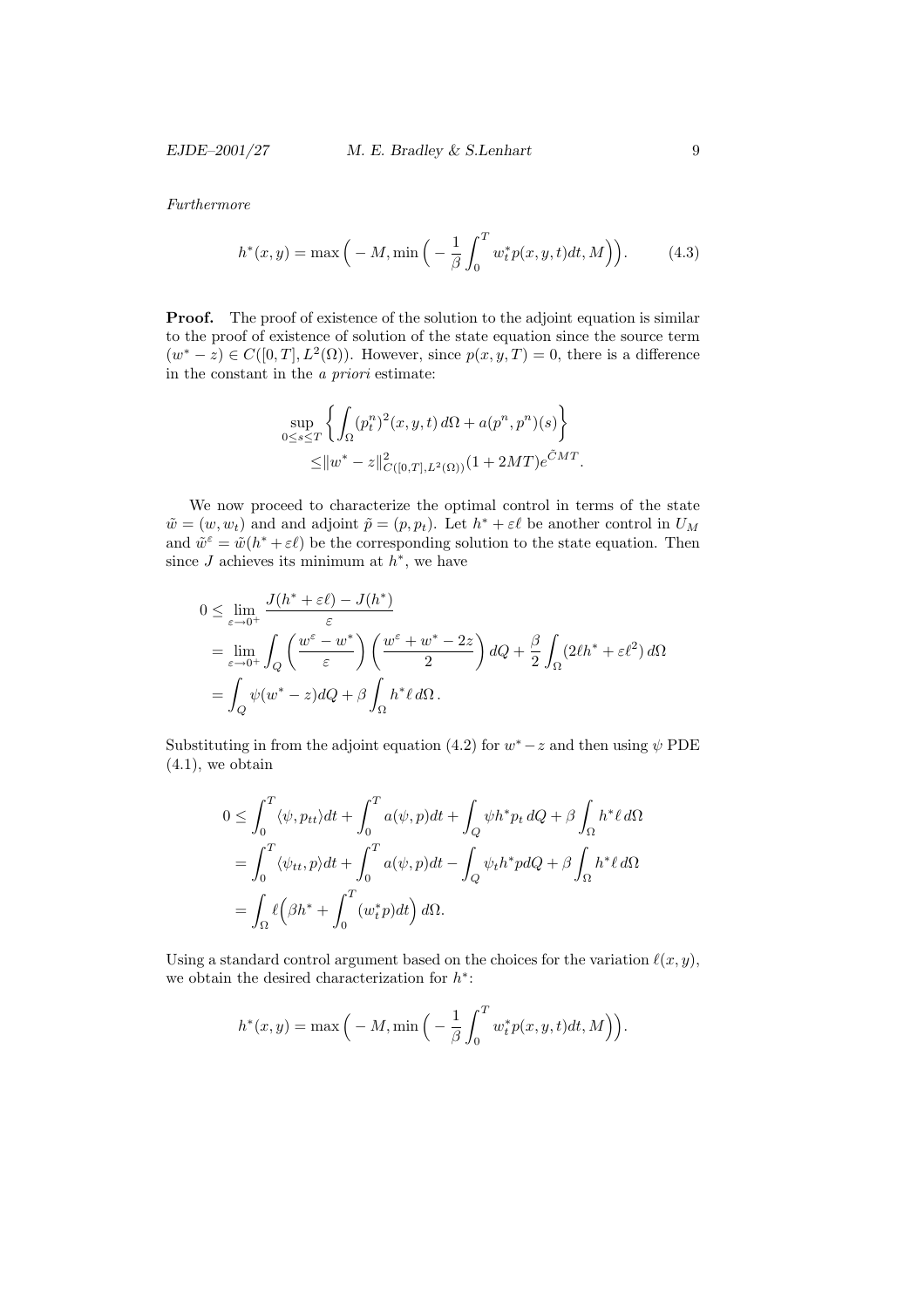# 5 Uniqueness of the Optimal Control

We now characterize the optimal control as the unique solution to the optimality system

$$
w_{tt} + \Delta^2 w = \max\left(-M, \min\left(-\frac{1}{\beta} \int_0^T w_t^* p(x, y, s) ds, M\right)\right) w_t
$$
  
\n
$$
\text{in } Q = \Omega \times (0, T)
$$
  
\n
$$
p_{tt} + \Delta^2 p = -\max\left(-M, \min\left(-\frac{1}{\beta} \int_0^T w_t^* p(x, y, s) ds, M\right)\right) p_t + w^* - z \text{ in } Q
$$
  
\n
$$
w = p = \frac{\partial w}{\partial \nu} = \frac{\partial p}{\partial \nu} = 0 \quad \text{on } \Sigma_0 = \Gamma_0 \times (0, T),
$$
  
\n
$$
\Delta w + (1 - \mu) B_1 w = \Delta p + (1 - \mu) B_1 p = 0 \quad \text{on } \Sigma_1 = \Gamma_1 \times (0, T)
$$
  
\n
$$
\frac{\partial \Delta w}{\partial \nu} + (1 - \mu) B_2 w = \frac{\partial \Delta p}{\partial \nu} + (1 - \mu) B_2 p = 0 \quad \text{on } \Sigma_1 = \Gamma_1 \times (0, T)
$$
  
\n
$$
w(x, y, 0) = w_{01}(x, y), \quad w_t(x, y, 0) = w_{02}(x, y) \quad \text{on } \Omega,
$$
  
\n
$$
p(x, y, T) = p_t(x, y, T) = 0 \quad \text{on } \Omega \times T.
$$

The existence of solutions to (OS) is given by Theorems 2.1 and 4.1. We now prove uniqueness, provided that time  $T$  is sufficiently small and that the conditions on initial data are as in Theorem 2.1(ii).

**Theorem 5.1** The solution to the optimality system,  $OS$ ), is unique for T sufficiently small, optimal control  $h \in U_M$  and initial data such that  $(w_{01}, w_{02}) \in$  $D_0$ , as in Theorem 2.1(ii).

**Proof.** Since  $z_t \in C([0, T]; L^2(\Omega))$ , an extension of Theorem 2.1(ii) gives  $p_t \in$  $C([0,T]; H^2(\Omega))$ . Also, Theorem 2.1(ii) directly implies

$$
w_t \in C([0,T];H^2_{\Gamma_0}(\Omega)).
$$

Consequently, we have that w, p,  $w_t$ , and  $p_t$  are all bounded functions over  $\overline{Q}$ .

Suppose we have two weak solutions corresponding to two optimal controls, h and  $\overline{h}$ :

$$
\tilde{w} = (w, w_t), \tilde{p} = (p, p_t), \hat{w} = (\overline{w}, \overline{w}_t), \hat{p} = (\overline{p}, \overline{p}_t).
$$

We then have that  $(\tilde{w}-\hat{w})$  and  $(\tilde{p}-\hat{p})$  are weak solutions to the following system of equations

$$
(w - \overline{w})_{tt} + \Delta^2 (w - \overline{w}) = hw_t - \overline{h}\overline{w}_t \quad \text{in } Q
$$

$$
-(p - \overline{p})_{tt} - \Delta^2 (p - \overline{p}) = hp_t - \overline{h}\overline{p}_t + (\overline{w} - w) \quad \text{in } Q
$$

$$
(w - \overline{w})(t = 0) = 0; \quad (w - \overline{w})_t (t = 0) = 0 \quad \text{in } \Omega \times \{0\}
$$

$$
(p - \overline{p})(t = T) = 0; \quad (p - \overline{p})_t (t = T) = 0 \quad \text{in } \Omega \times \{T\},
$$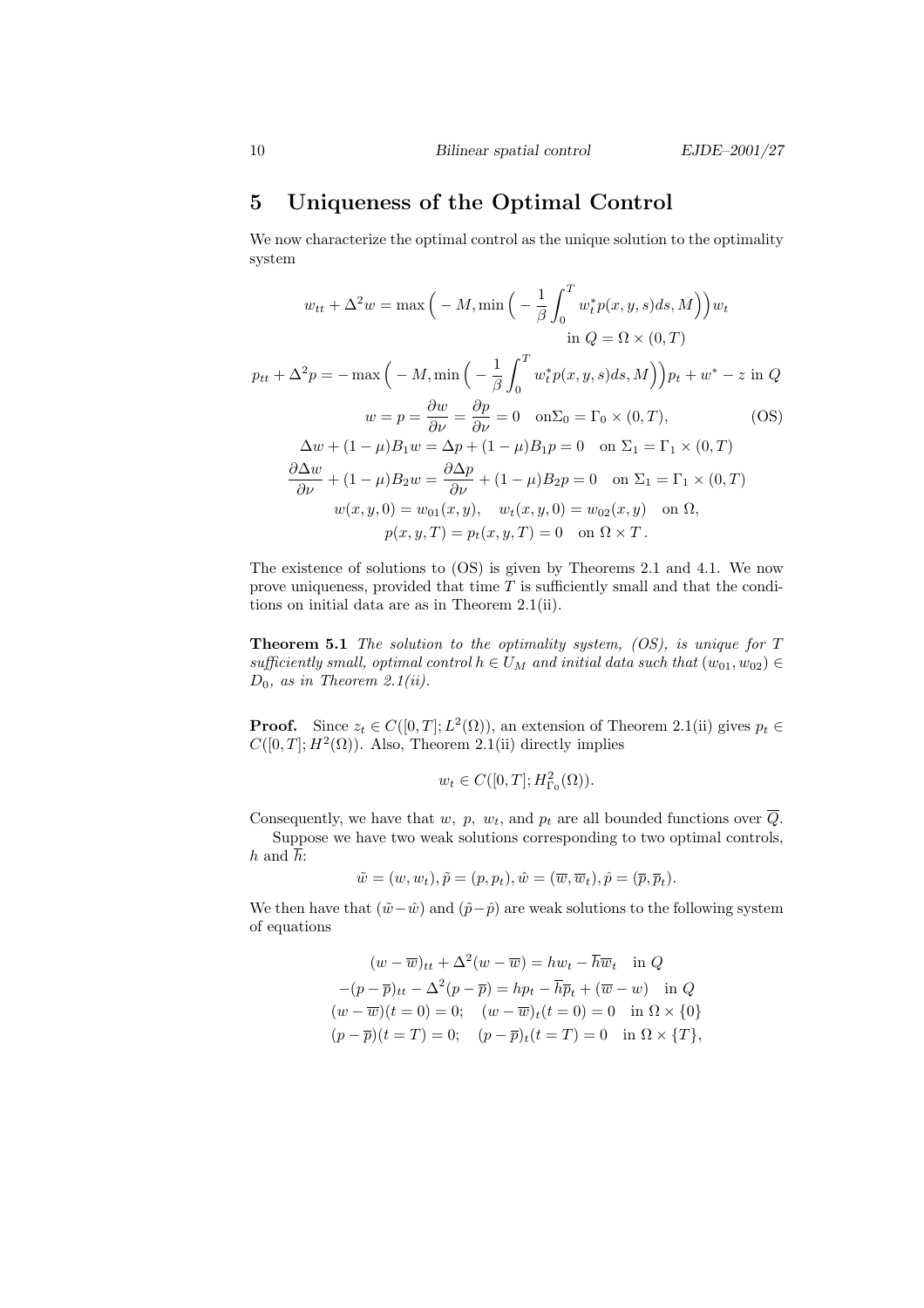where we denote

$$
h = \max\Big(-M, \min\Big(\int_0^T w_t p dt, M\Big)\Big),\tag{5.1.a}
$$

$$
\overline{h} = \max\left(-M, \min\left(\int_0^T \overline{w}_t \overline{p} dt, M\right)\right).
$$
 (5.1.b)

Also, we have homogeneous boundary conditions as in (OS). (Here, we have multiplied through the p-equation by -1.) Multiplying the w-equation by  $(w \overline{w}_t$  (resp. the p-equation by  $(p - \overline{p})_t$ ) and integrating by parts over  $\Omega \times [0, t]$ (resp. over  $\Omega \times [t, T]$ ) we obtain

$$
\frac{1}{2} \int_{\Omega} \left[ ((w - \overline{w})_t)^2(t) + ((p - \overline{p})_t)^2(t) \right] d\Omega
$$
\n
$$
+ \frac{1}{2} a (w - \overline{w}, w - \overline{w})(t) + \frac{1}{2} a (p - \overline{p}, p - \overline{p})(t)
$$
\n
$$
= \int_{\Omega} \int_0^t (hw_t - \overline{h} \overline{w}_t)(w - \overline{w})_t d\tau d\Omega
$$
\n
$$
+ \int_{\Omega} \int_t^T ((hp_t - \overline{h} \overline{p}_t)(p - \overline{p})_t + (\overline{w} - w)(p - \overline{p})_t) d\tau d\Omega.
$$
\n(5.2)

To estimate the RHS of equation (5.2), we note that

$$
hw_t - \overline{h}\overline{w}_t = h(w - \overline{w})_t + \overline{w}_t(h - \overline{h}),
$$
  

$$
hp_t - \overline{h}\overline{p}_t = h(p - \overline{p})_t + \overline{p}_t(h - \overline{h}).
$$

Consequently, we have

$$
\int_{\Omega} \int_{0}^{t} |(hw_t - \overline{h}\overline{w}_t)(w - \overline{w})_t| d\tau d\Omega
$$
\n
$$
\leq \int_{\Omega} \int_{0}^{t} [|h|((w - \overline{w})_t)^2 + |h - \overline{h}||\overline{w}_t||(w - \overline{w})_t]| d\tau d\Omega
$$
\n
$$
\leq C \int_{\Omega} \int_{0}^{t} [(w - \overline{w})_t)^2 + |h - \overline{h}||(w - \overline{w})_t]| d\tau d\Omega \quad (h \text{ and } w_t \text{ are bounded})
$$
\n
$$
\leq C \int_{\Omega} \int_{0}^{t} ((w - \overline{w})_t)^2 d\tau d\Omega \qquad (5.3)
$$
\n
$$
+ C \Big( \int_{\Omega} |h - \overline{h}|^2 d\Omega \Big)^{1/2} \Big( \int_{\Omega} \int_{0}^{t} ((w - \overline{w})_t)^2 d\tau d\Omega \Big)^{1/2} \quad \text{(Hölder's in space)}
$$
\n
$$
\leq \frac{3C}{2} \int_{\Omega} \int_{0}^{t} ((w - \overline{w})_t)^2 d\tau d\Omega + \frac{C}{2} \int_{\Omega} |h - \overline{h}|^2 d\Omega.
$$

Similarly, for we have for the p-term

$$
\int_{\Omega} \int_{t}^{T} |(hp_t - \overline{h}\overline{p}_t)(p - \overline{p})_t| d\tau d\Omega \le \frac{3C}{2} \int_{\Omega} \int_{t}^{T} ((p - \overline{p})_t)^2 d\tau d\Omega + \frac{C}{2} \int_{\Omega} |h - \overline{h}|^2 d\Omega. \tag{5.4}
$$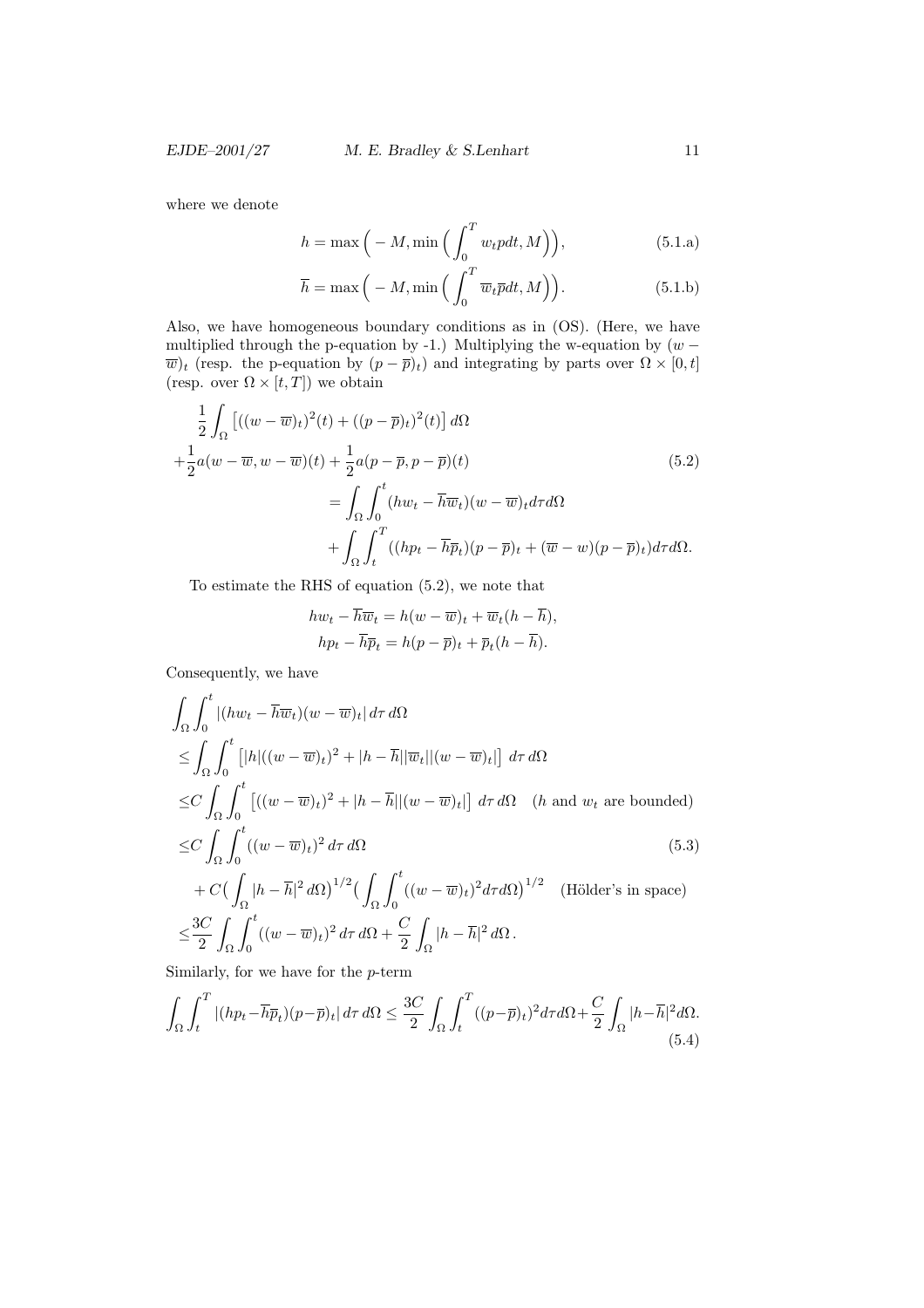We now estimate the  $h$ -term using equations  $(5.1.a)-(5.1.b).$ 

$$
\int_{\Omega} |h - \overline{h}|^2 d\Omega
$$
\n
$$
\leq \frac{1}{\beta^2} \int_{\Omega} \left| \int_0^T (w_t p - \overline{w}_t \overline{p}) d\tau \right|^2 d\Omega
$$
\n
$$
= \frac{1}{\beta^2} \int_{\Omega} \left| \int_0^T \left[ (w - \overline{w})_t p + (p - \overline{p}) \overline{w}_t d\tau \right] \right|^2 d\Omega
$$
\n
$$
\leq \frac{2}{\beta^2} \left\{ \int_{\Omega} \left[ \left( \int_0^T (w - \overline{w})_t p d\tau \right)^2 + \left( \int_0^T (p - \overline{p}) \overline{w}_t d\tau \right)^2 \right] d\Omega \right\}
$$
\n
$$
\leq \frac{2}{\beta^2} \left\{ \int_{\Omega} \left[ \int_0^T ((w - \overline{w})_t)^2 d\tau \int_0^T p^2 d\tau + \int_0^T (p - \overline{p})^2 d\tau \int_0^T (\overline{w}_t)^2 d\tau \right] d\Omega \right\}
$$
\n
$$
\leq C \int_{\Omega} \int_0^T \left( ((w - \overline{w})_t)^2 + (p - \overline{p})^2 \right) d\tau d\Omega.
$$
\n(10.10)

In the previous to the last inequality we used Hölder's in time, and in the last inequality the boundedness of p and  $\overline{w}_t$ . Bounding the last term in equation  $(5.2)$ , we have

$$
\int_{\Omega} \int_{t}^{T} (\overline{w} - w)(p - \overline{p})_{t} d\tau d\Omega
$$
\n
$$
\leq \frac{1}{2} \int_{\Omega} \int_{t}^{T} (w - \overline{w})^{2} d\tau d\Omega + \int_{\Omega} \int_{t}^{T} ((p - \overline{p})_{t})^{2} d\tau d\Omega.
$$
\n(5.6)

Putting together equations (5.2)-(5.6),

$$
\frac{1}{2} \int_{\Omega} \left( ((w - \overline{w})_t)^2(t) + ((p - \overline{p})_t)^2(t) \right) d\Omega
$$
\n
$$
+ \frac{1}{2} a (w - \overline{w}, w - \overline{w})(t) + \frac{1}{2} a (p - \overline{p}, p - \overline{p})(t)
$$
\n
$$
\leq \overline{C} \int_{\Omega} \left\{ \int_0^T ((w - \overline{w})_t)^2 d\tau + \int_0^T ((p - \overline{p})_t)^2 d\tau \int_0^T ((w - \overline{w})_t)^2 d\tau \right\}
$$
\n
$$
+ \int_0^T (p - \overline{p})^2 d\tau + \int_0^T (w - \overline{w})^2 d\tau \right\} d\Omega.
$$
\n(5.7)

Now taking a supremum in time on both sides of the inequality, we have that

$$
\sup_{0 \le t \le T} \left\{ \frac{1}{2} \int_{\Omega} \left( ((w - \overline{w})_t)^2(t) + ((p - \overline{p})_t)^2(t) \right) d\Omega \right.\left. + \frac{1}{2} a (w - \overline{w}, w - \overline{w})(t) + \frac{1}{2} a (p - \overline{p}, p - \overline{p})(t) \right\}
$$
\n
$$
\le \sup_{0 \le t \le T} \overline{C} T \int_{\Omega} \left[ ((w - \overline{w})_t)^2(t) + ((p - \overline{p})_t)^2(t) + (p - \overline{p})^2(t) + (p - \overline{p})^2(t) + (w - \overline{w})^2(t) \right] d\Omega.
$$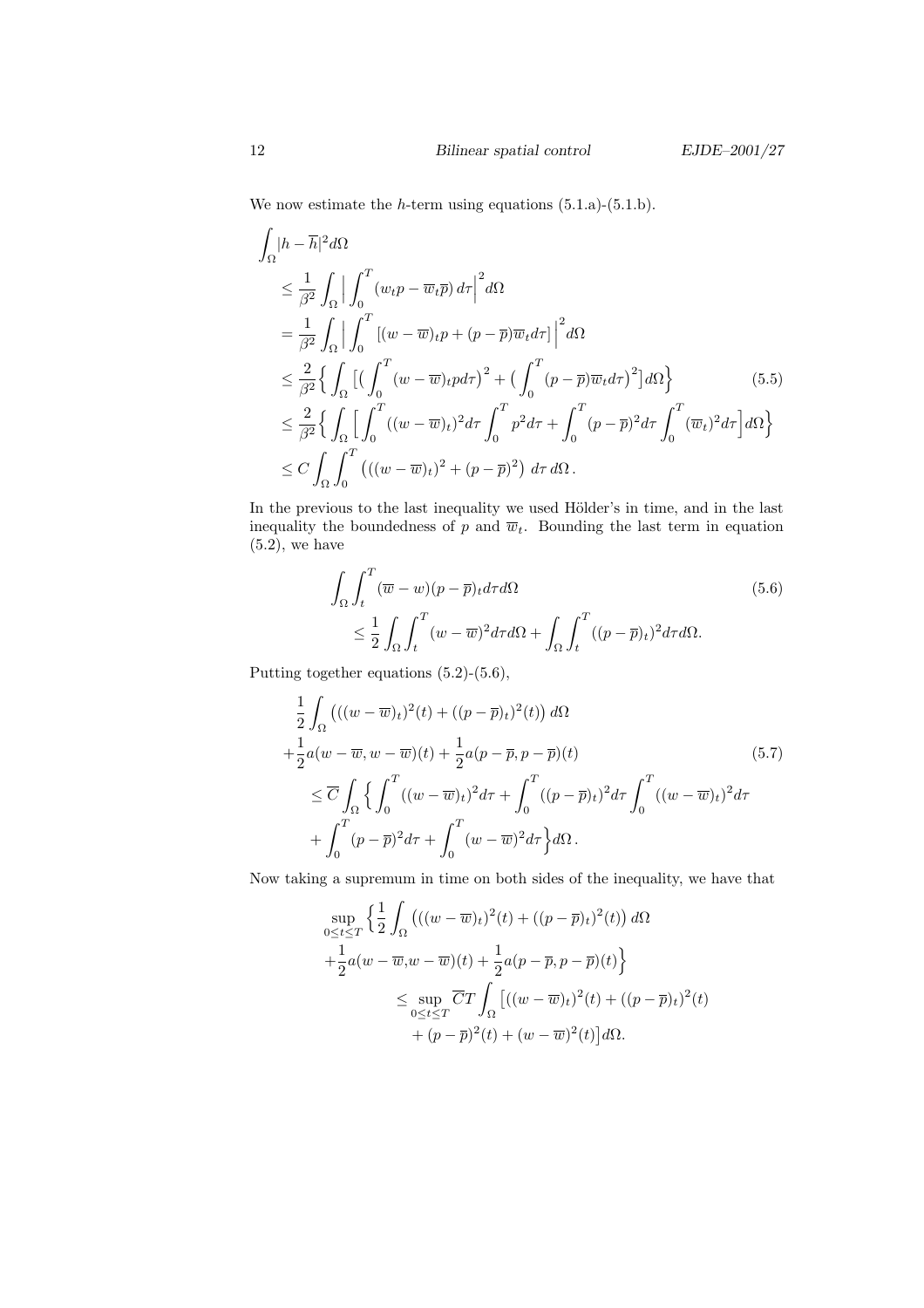Using Poincare's inequality,

$$
\int_{\Omega} \left[ (w - \overline{w})^2(t) + (p - \overline{p})^2(t) \right] d\Omega \le a(w - \overline{w}, w - \overline{w})(t) + a(p - \overline{p}, p - \overline{p})(t).
$$

Finally, by taking T such that  $\overline{C}T < \frac{1}{2}$ , we have that

$$
\sup_{0 \le t \le T} \left\{ \int_{\Omega} \left( ((w - \overline{w})_t)^2(t) + ((p - \overline{p})_t)^2(t) \right) d\Omega + a(w - \overline{w}, w - \overline{w})(t) + a(p - \overline{p}, p - \overline{p})(t) \right\} \le 0,
$$

which implies

$$
(w - \overline{w}) = (p - \overline{p}) = (w - \overline{w})_t = (p - \overline{p})_t = 0 \Longrightarrow \tilde{w} = \hat{w} \text{ and } \tilde{p} = \hat{p}.
$$

This completes present proof.

Remark: In [7], we were able to solve the corresponding bilinear control problem, but with the controlled velocity coefficient,  $h(t)$ , being a function of time only. A main difference between our result here and that result is in the proofs of the existence and the uniqueness of the optimal control. The case of the controlled velocity coefficient,  $h(x, y, t)$ , is an open problem at this time.

Acknowledgment The second author was partially supported by the National Science Foundation.

#### References

- [1] J. M. Ball, J. E. Marsden, and M. Slemrod, Controllability for distributed bilinear systems, SIAM J. Control and Optim. 20 (1982), 575–597.
- [2] J. M. Ball and M. Slemrod, Feedback stabilization of semilinear control systems, Appl. Math. Optim. 5 (1979), 169–179.
- [3] J. M. Ball and M. Slemrod, Nonharmonic Fourier series and the stabilization of distributed semilinear control systems, Commun. Pure Appl. Math. 32 (1979), 555–589.
- [4] M. E. Bradley, Global exponential decay rates for a Kirchhoff plate with boundary nonlinearities, Differential and Integral Equations 7 (1994), 275– 292.
- [5] M. E. Bradley and S. Lenhart, Bilinear optimal control of a Kirchhoff plate, Systems and Control Letters 22(1994), 27–38.
- [6] M. E. Bradley and S. Lenhart, Bilinear optimal control of a Kirchhoff plate via internal controllers, in Modelling and Optimization of Distributed Parameter Systems: Applications to Engineering, Chapman and Hall, London, 1996, 233–240.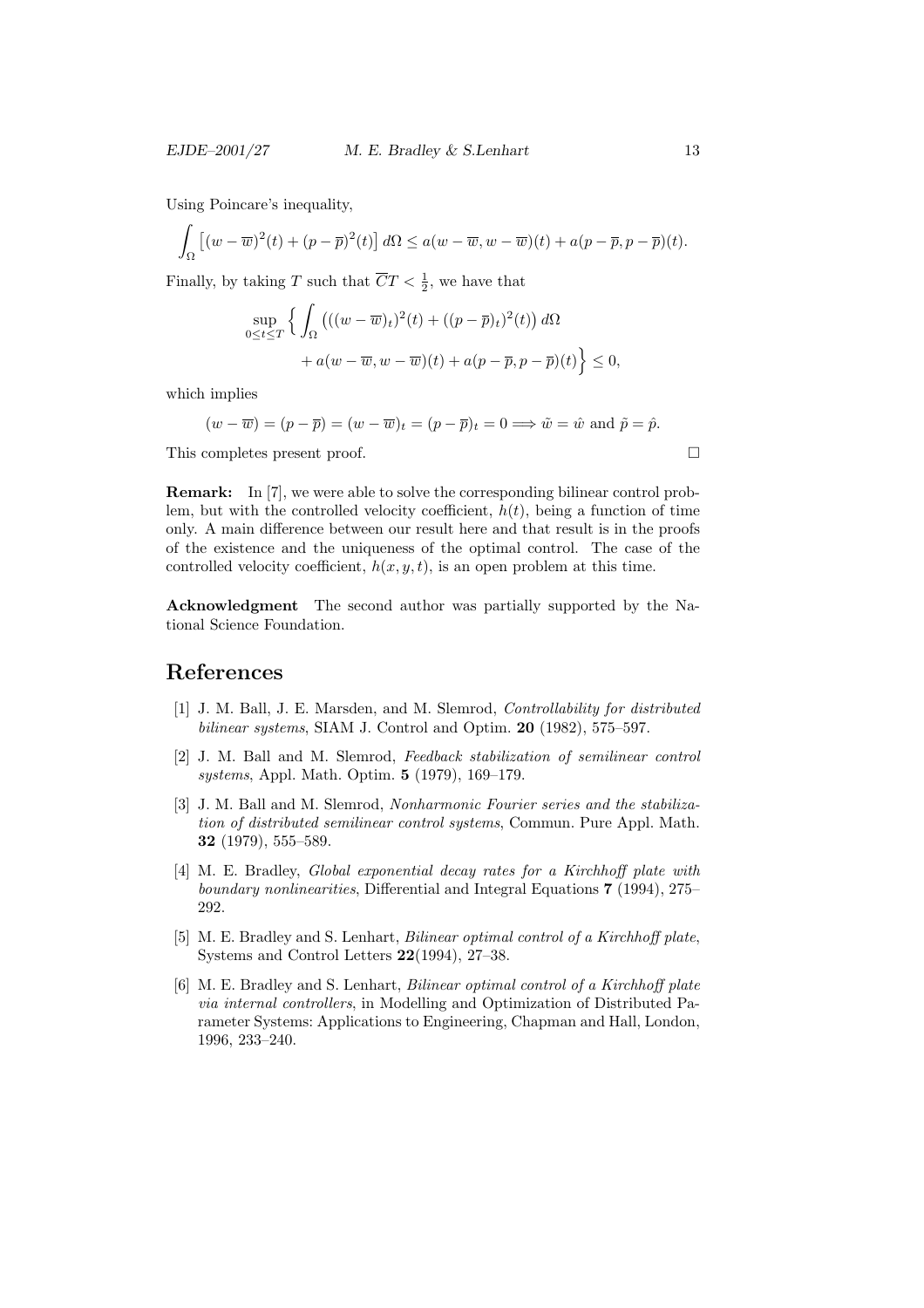- [7] M. E. Bradley, S. Lenhart and J. Yong, Bilinear optimal control of the velocity term in a Kirchhoff plate equation, J. Math. Anal. Apps., 283 (1999), 451–467.
- [8] E. Hendrickson and I. Lasiecka, Boundary control problem for a dynamic Kirchhoff plate model with partial observation, in Modelling and Optimization of Distributed Parameter Systems: Applications to Engineering, Chapman and Hall, London, 1996, 241–253.
- [9] M. A. Horn and I. Lasiecka, Asymptotic behavior with respect to thickness of boundary stabilizing feedback for the Kirchhoff plate, J.D.E. 114 (1994), 396–433.
- [10] V. Komornik, On the boundary stabilization of plates, Metz Days, editors M. Chipot and J. Saint Jean Paulin, Pitman Research Notes in Math, 249(1991), 105–111, Essex, UK.
- [11] V. Komornik, Exact Controllability and Stabilization: The Multiplier Method, J. Wiley & Sons and Masson, New York, 1994.
- [12] J. E. Lagnese, Uniform boundary stabilization of homogeneous isotropic plates, in Lecture Notes in Control and Information Sciences, Vol. 102, Springer, Berlin (1987), 204–215.
- [13] J. E. Lagnese, Boundary Stabilization of Thin Plates, SIAM, Philadelphia, 1989.
- [14] J. E. Lagnese, G. Leugering, and E.J.P.G. Schmidt, Modeling, Analysis, and Control of Dynamic Elastic Multi-Link Structures, Birkhaüser, Boston, 1994.
- [15] J. E. Lagnese and J. L. Lions, Modelling Analysis and Control of Thin Plates, Masson, Paris, 1988.
- [16] J. Lasiecka and R. Triggiani, *Exact Controllability and uniform stabilization* of Kirchhoff plates with boundary control only on  $\Delta w|_{\Sigma}$  and homogeneous boundary displacement, J. Differential Equations 93(1991), 62–101.
- [17] I. Lasiecka and R. Triggiani, Differential and Algebraic Riccati Equations with Applications to Boundary/Point Control Problems: Continuous Theory and Approximation Theory, Lecture Notes in Control and Information Sciences, Vol. 164, Springer, New York, 1991.
- [18] X. Li and J. Yong, *Optimal Control Theory for Infinite Dimensional Sys*tems, Birkhaüser, Boston, 1995.
- [19] J. L. Lions, Optimal Control of Systems governed by Partial Differential Equations, Springer, Berlin, 1971.
- [20] A. Pazy, Semigroups of Linear Operators and Applications to Partial Differential Equations, Springer-Verlag, New York, 1983.